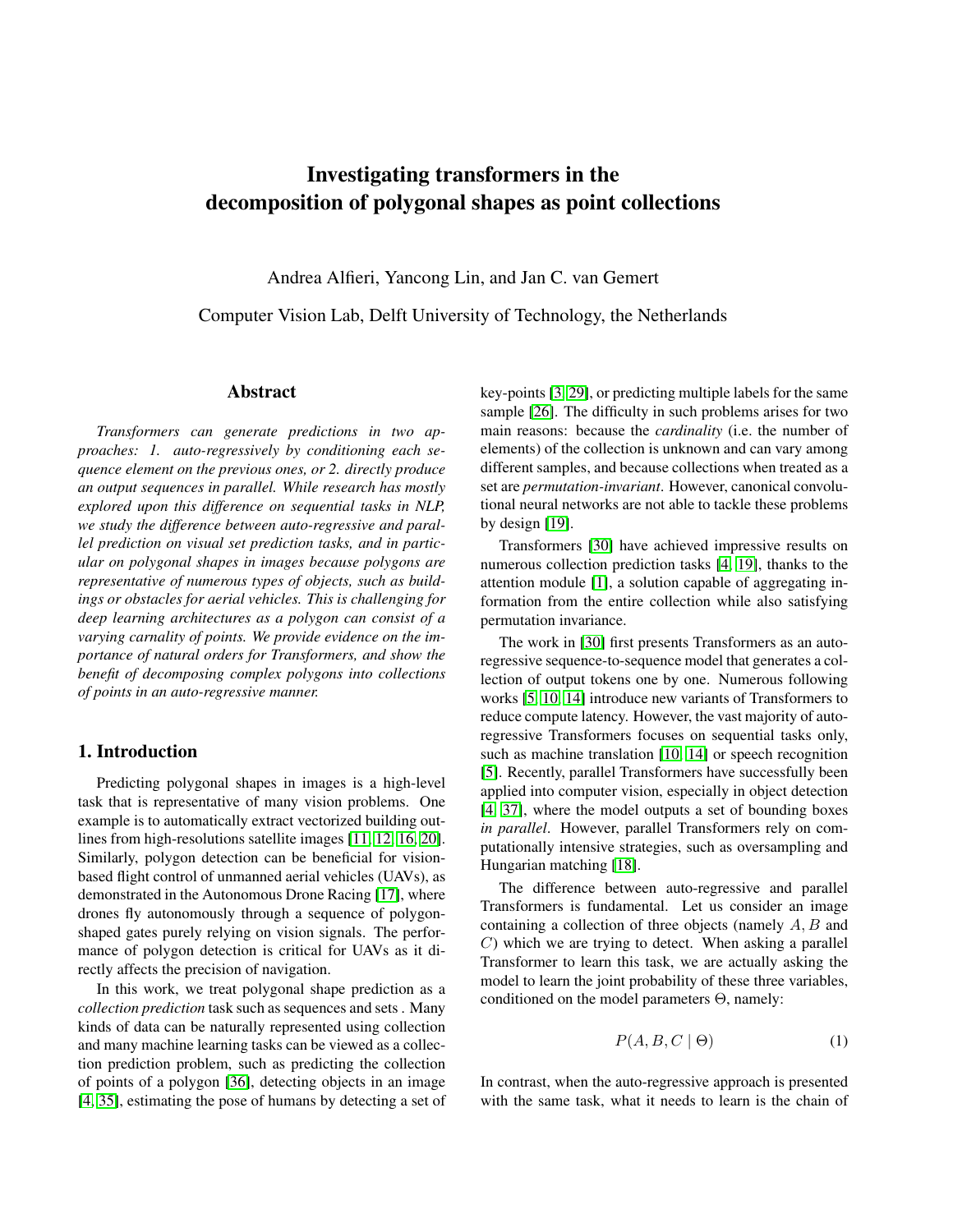<span id="page-1-1"></span>

<span id="page-1-0"></span>(e) Synthetic gate dataset.



conditional probability distributions defined by:

$$
P(A | \Theta) \cdot P(B | A, \Theta) \cdot P(C | A, B, \Theta) \tag{2}
$$

In the second case, the Transformer is asked to produce one element of the collection at a time, by exploiting information about the previous predictions. This is similar to machine translation, in which the Transformer outputs one word, conditioned on the previously generated output. Eq. [\(1\)](#page-0-0) and Eq. [\(2\)](#page-1-0) are equal by definition of the general product rule of probability, and Transformers are capable of modelling both. However, using Eq. [\(2\)](#page-1-0) with Transformers imposes an order even when there might not be a natural order present.

In this work, we study the difference between autoregressive and parallel Transformers on polygonal shape prediction viewed as a collection of points, including individual points, lines, gates and polygons, as shown in Fig. [1.](#page-1-1) Our contributions are: (1) We test auto-regressive and parallel models on four collection prediction datasets and one sequential dataset to provide the reader with a full picture of the advantages and disadvantages of both approaches. (2) We show that the conditional decomposition of the collection can be beneficial for Transformers when there is an explicit order in the elements of a set, such as predicting a collection of points on a line. (3) we show empirically that the conditional decomposition benefits from a particular order than others on a polygon dataset.

## 2. Related work

Polygonal shape detection: The work in [\[12\]](#page-8-1) views satellite image mapping as a polygon prediction task and makes use of a convolutional network to output the polygon vertices directly. The work in [\[20\]](#page-8-3) first detects bounding boxes of buildings, and then uses recurrent networks to extract vectorized building footprints. The work in [\[11\]](#page-8-0) proposes to detect frame field for constructing building topology via fully convolutional networks and is able to precisely segment aerial images. Different from these works, we study the effect of self-attentions or Transformers in polygonal shape prediction.

Object detection as set prediction. DETR [\[4\]](#page-7-0) first presents object detection as a set prediction task, and removes the need for non-maximal suppression on a large amounts of *anchor boxes*. Similar to DETR, we also consider polygonal shapes in an image as a set. Different from DETR which only output bounding boxes, we produce vectorized polygons as a collection of vertices.

Transformers. Transformers were originally introduced by [\[30\]](#page-8-10) as a novel auto-regressive, sequence-to-sequence model, and gained popularity thanks to their ability to dispense entirely with recurrence and support parallel processing of sequences. Their stunning results on machine trans-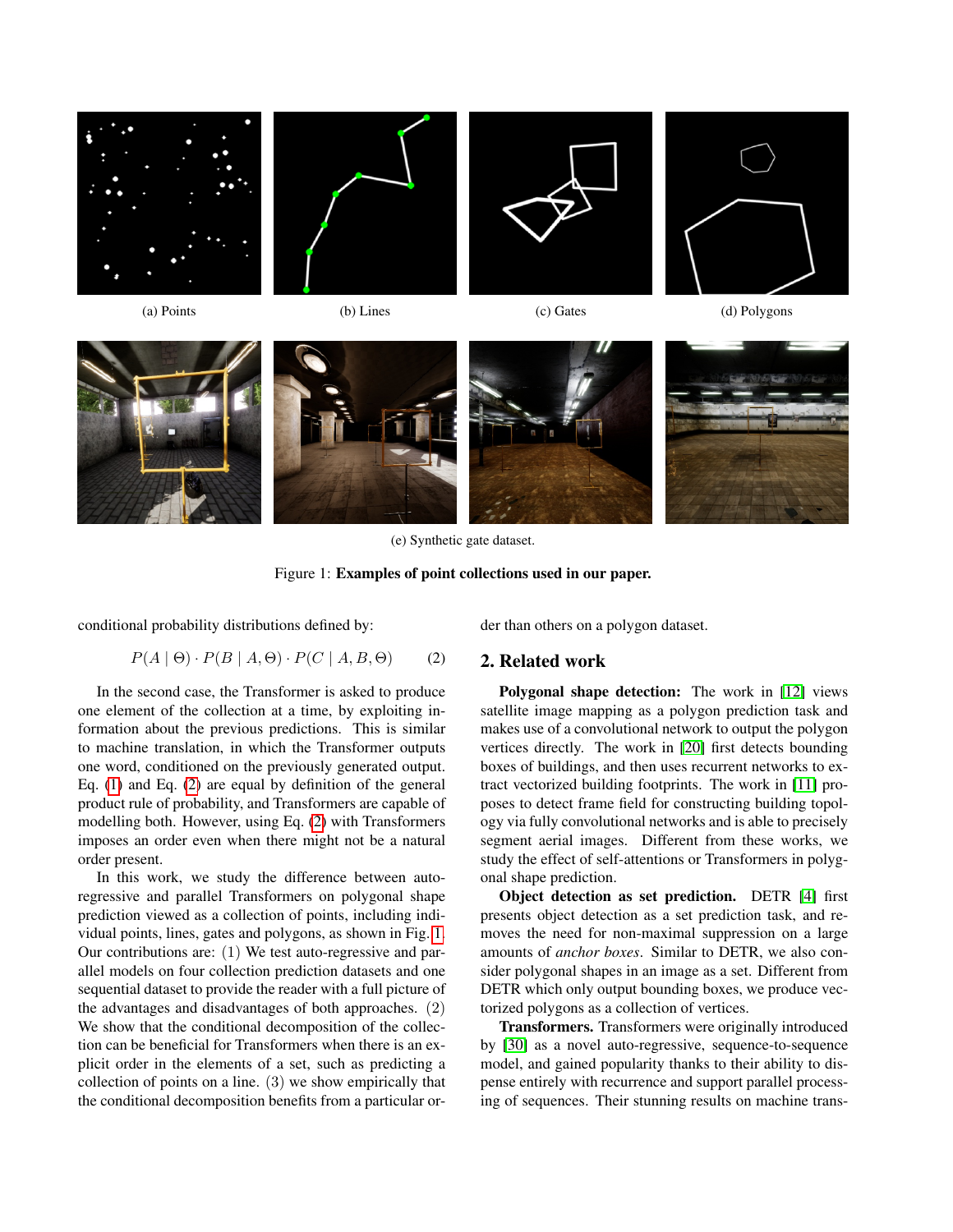<span id="page-2-0"></span>

Figure 2: The auto-regressive model for predicting polygons. This model exploits the *sentences of tokens* idea [\[30\]](#page-8-10) which generates tokens auto-regressively. There are only four possible tokens in its vocabulary: *start*, *point*, *end-of-polygon* and *end*. The feed-forward network (FFN) at the end of the pipeline produces a class label and a pair of coordinates  $(x, y)$ .

<span id="page-2-1"></span>

Figure 3: Token embeddings for predicting gates and **polygons**. The first  $2n$  elements (in blue) of the vector represent the  $(x, y)$  coordinates of the *n* vertices/points, normalized by the image width and height. The following elements (in red) represent the class label in one-hot format. For gate detection, we have three red blocks because we have two special tokens *start* and *end*, and an object token *gate*. For polygon detection we have 4 red blocks because all possible tokens are *start*, *end*, *point* and *end-of-polygon*, as explained in [4.2.](#page-4-0) The vector is padded with zeros to reach the required dimensionality of 256.

lation and other language tasks [\[2,](#page-7-4) [7,](#page-7-5) [21,](#page-8-14) [24\]](#page-8-15) have recently shed a light on employing Transformers for computer vision tasks, such as image recognition [\[8\]](#page-8-16), object detection [\[4\]](#page-7-0), segmentation [\[33\]](#page-8-17), set prediction [\[19,](#page-8-9) [31\]](#page-8-18) and other visual tasks [\[6,](#page-7-6) [13,](#page-8-19) [28,](#page-8-20) [32\]](#page-8-21). Inspired by these works, we study both auto-regressive and parallel Transformers on polygonal shape prediction.

Transformers for set prediction. Deep Sets [\[34\]](#page-8-22) has proven that transforming all elements of an input set into some latent representations and then combining them through a permutation invariant function is a universal approximator of any set function. The work in [\[31\]](#page-8-18) shows that the attention layer of Transformers can also be viewed as a generalization of the sum operation of Deep Sets and is therefore also a universal approximator of set functions. Moreover, Lee *et al*. [\[19\]](#page-8-9) proposes an attention-based permutation-invariant framework which demonstrates superior results on set-structured data. Inspired by these works, we also study Transformers for set prediction task, but on a particular type of set data - polygonal shapes.

# 3. Datasets

To illustrate our setting, we first show examples of our datasets in Fig. [1.](#page-1-1) We use 4 toy datasets and 1 synthetic dataset. The toy images are manually generated during training and if not specified otherwise, we generate 3 million images for training and 10,000 images for testing.

The **point** dataset contains images with  $n$  white points randomly distributed over the image space. Each point's size is uniformly sampled from three possible values. The task is to predict the  $x, y$  coordinates of all points in any order. This dataset is an instance of a pure set prediction problem, with points representing the set elements.

The **line** dataset contains images picturing a single white line composed by 7 segments. A green point of fixed size is placed on top of each end of a segment. The line is generated by first drawing a straight line going from the bottom left corner of the image to the top right corner, and then randomly shifting 8 equally distributed points perpendicularly to the line direction by  $r \in [-15\%, 15\%]$  with respect to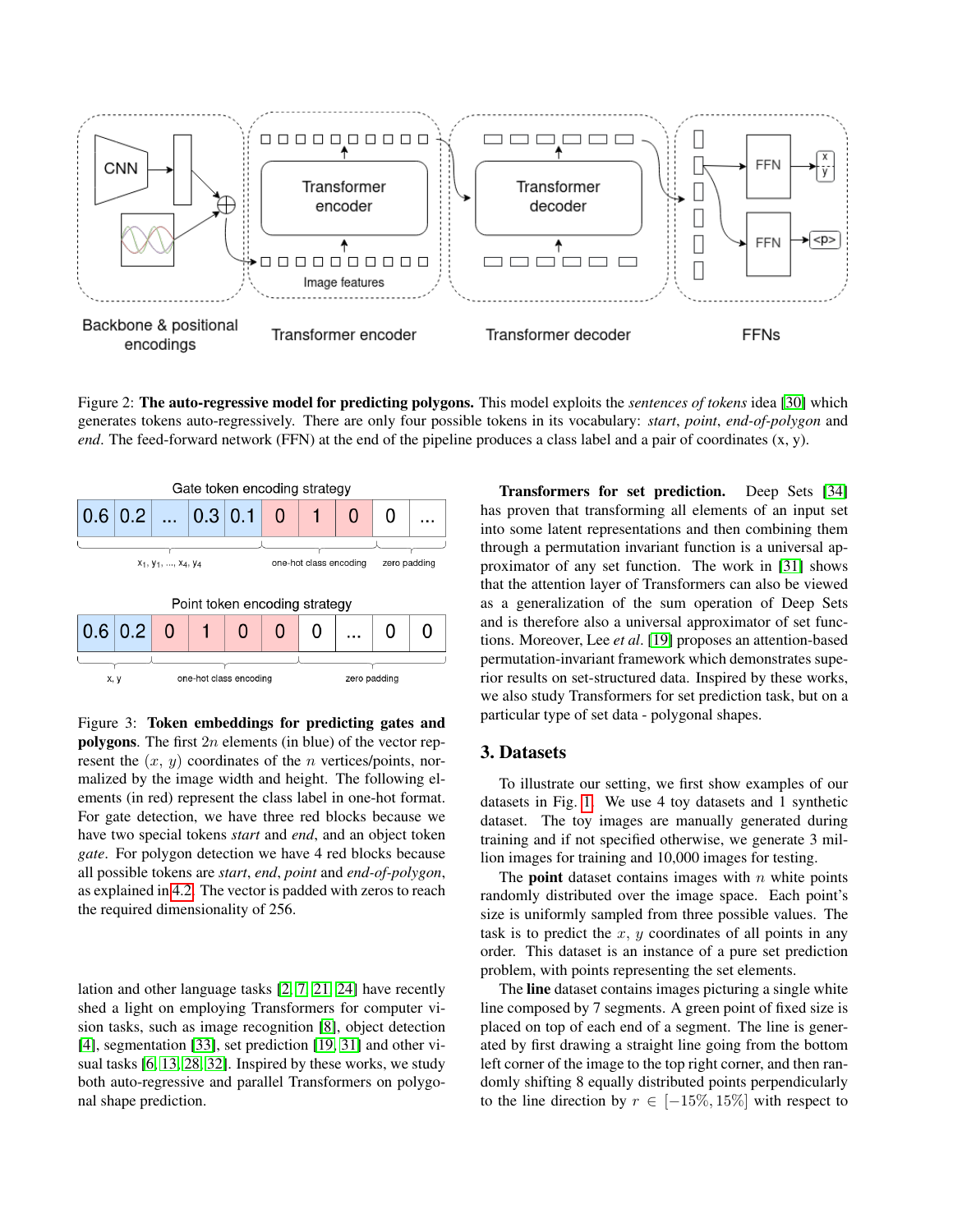the image size. The task is to predict the x,  $y$  coordinates of the 8 points following the line order, starting from the end on the bottom left of the image. The set elements are represented in this case by the green points, and this dataset is an example of a set prediction task where there exists an explicit order in which we need to predict its elements.

The **gate** dataset contains images with  $n$  convex polygons of 4 corners, called *gates*. Each gate is generated by defining 4 equally spaced points on a circumference of random radius  $r \in [5\%, 40\%]$  with respect to the image size. Each point is then shifted randomly in the direction of the radius and the four points are finally connected to define the gate. All four edges of the gates are of the same thickness, uniformly sampled out of 3 possible choices.

The synthetic gate dataset [\[9\]](#page-8-23) contains realistic synthetic images generated with a graphical engine, which simulate the flight of a drone in different environments containing empty wireframe objects (EWFOs or *gates*). This dataset is a simulation of the images that a UAV would face in the IROS 2018 Autonomous Drone Race [\[17\]](#page-8-4). The training set contains 26,000 images from two different scenes, with light coming from outside and inside the rooms. The test set contains 3,000 images from two additional scenes with light coming only from artificial sources placed inside the rooms. For all scenes, different walls and pavement textures are used, as well as different artificial shapes and light intensities for internal lamps. All images contain 1 to 4 gates. For both synthetic and toy gate datasets, the task is to predict the position of the four corners in the image for each gate. These two datasets represent a set prediction scenario closer to real-life problems, where the complexity of the single set element prediction (the gate) is greater than a simple point prediction. The synthetic gates dataset increases the complexity even further by picturing gates with different backgrounds and different lighting situations.

Finally, the **polygon** dataset contains images with  $n$ polygons of  $m \in [3, 7]$  corners, generated using the same technique as the gate dataset. As multiple non-convex polygons can be represented by the same set of points, the task is to predict the  $m$  corners of a polygon in clockwise order. Any starting point is accepted, and distinct polygons can be predicted in any order. This dataset represents the hardest set prediction task in which we require our models to predict a *set of ordered sets*.

For all datasets,  $n$  is a parameter varied for different experimental settings. All samples in the toy datasets are RGB images of size 256x256, while images from the synthetic gate dataset are of size 400x400. The coordinates of the labels are represented as the relative height/width to the image size with values in [0, 1].

# 4. Models

All of the models that we implemented and tested are derived from DETR [\[4\]](#page-7-0), an end-to-end Transformer which achieves competitive results against Faster R-CNN [\[25\]](#page-8-24) on object detection. It takes advantage of a CNN backbone and parallel encoding-decoding Transformers to solve object detection as a set prediction task. In short, DETR is composed of four modules: a CNN backbone, a Transformer Encoder, a Transformer Decoder, and a feed-forward network (FFN). An example of our models is shown in Fig. [2.](#page-2-0) It pictures the auto-regressive variant used for the polygon toy setting dataset.

DETR takes as input an RGB image and extracts a highlevel feature map of shape  $C \times H \times W$ , where C is the size of number of channels, and  $H$  and  $W$  are the spatial dimensions. The feature map is supplemented with fixed positional embeddings before the Transformer encoder. The Transformer encoder is a stack of 6 self-attention mechanisms, each of which consists of a standard self-attention layer followed by a feed forward network, a residual connection and layer normalization [\[4\]](#page-7-0). All of the models we tested are identical up to this stage of the architecture, but differ in the subsequent modules.

## 4.1. Parallel models

The design of parallel models is identical to DETR [\[4\]](#page-7-0). The N learned *object queries* are converted *in parallel* into N output embeddings of size 256 by the Transformer decoder, which are subsequently fed into a simple feed forward network (FFN) for classification and position regression.

Depending on the task, we modify the dimensionality of the FFN for position regression accordingly. For example, on the point and the line datasets, the output is a vector of size 2 representing the  $(x, y)$  coordinates of a point normalized by the image width and height, while the output on the gate dataset is an 8-element vector indicating the four vertices of a gate in clock-wise order. The class labels for all datasets are the same, namely the *object* class and the *no-object* class.

On the polygon dataset, the FFN is replaced by a simple multi-layer Elman RNN [\[27\]](#page-8-25), since the output dimension is also a variable. The RNN model takes as input the embeddings from the *object* class and generates a sequence of points one by one. The RNN is possibly the minimal modification we could make to the architecture to work with polygons and have the smallest impact on the model's properties and our experiments.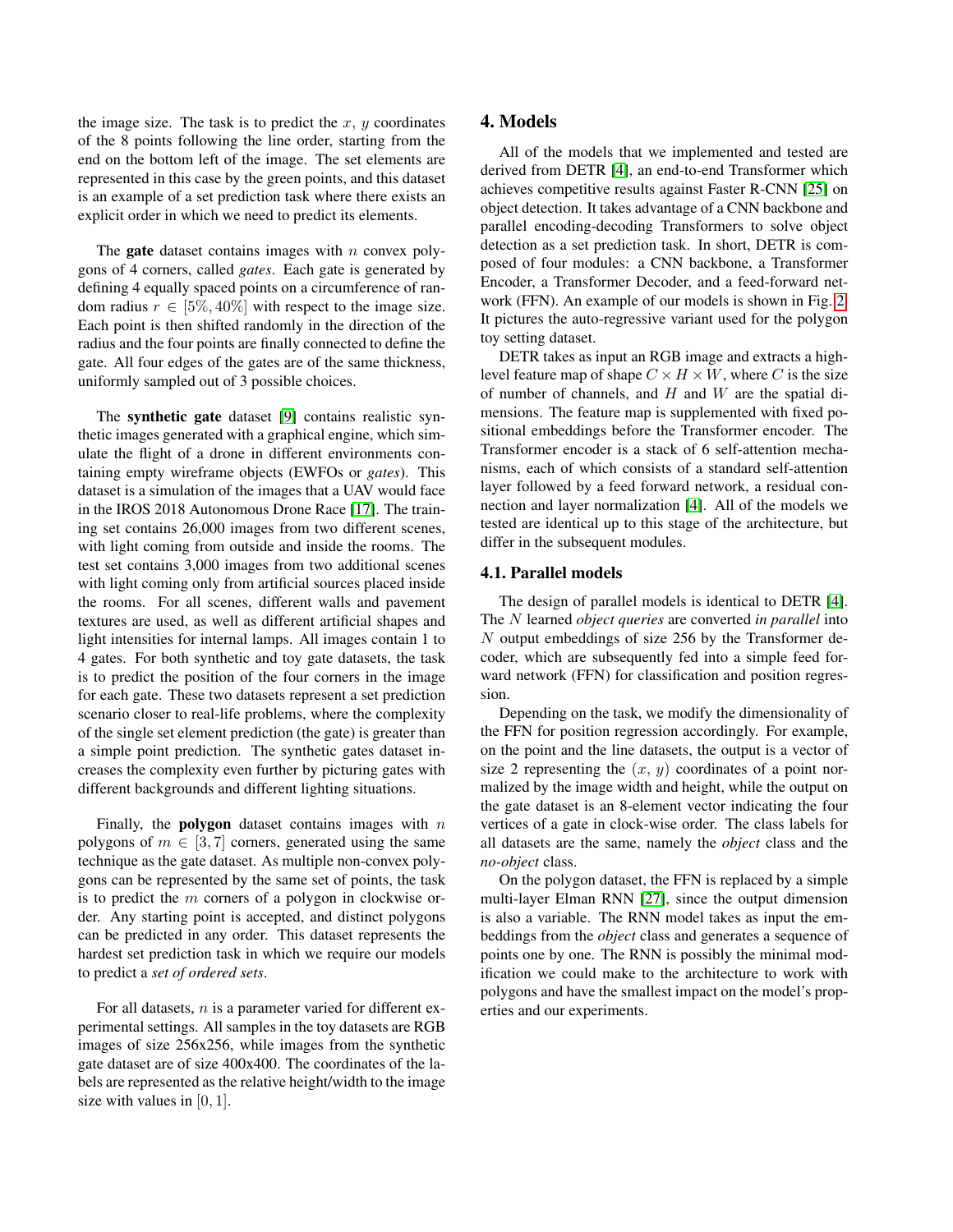#### <span id="page-4-0"></span>4.2. Auto-regressive models

The auto-regressive models diverge from the parallel ones on all set prediction tasks, because they work with *sentences of tokens* that are generated one by one, by conditioning the next prediction on the previous ones. In particular, each token is a vector of dimension 256 that represents an element of the set, or acts as a special representation. Special tokens can be:

- *start* or S: This token is at the beginning of all sentences and defines the starts of the computation.
- *end* or E: This token is at the end of all sentences and terminates the computation.
- *end-of-polygon* or EOP: This token separates polygons from polygons inside the same image. It acts similarly to the *period* token used in machine translation to separate words belonging to different sentences.

Depending on the task, object tokens can be:

- *point* or **P**: On the point dataset and the line dataset, each point is a 2-element vector representing the position of the  $(x, y)$  coordinate normalized by the image width and height.
- *gate* or **G**: On both toy and synthetic gate datasets, a gate is represented as a vector of size 8, which defines the normalized coordinates  $(x, y)$  of all 4 vertices.

To batch sequences of different lengths together, we pad sentences with the *end* token up to the same length. For example, given a batched sequences where the maximal length is 8, we pad the shorter sequence with 4 visible points only with two extra E:

## $\textbf{S},\;\textbf {P},\;\textbf {P},\;\textbf {P},\;\textbf {P},\;\textbf {E},\;\textbf {E},\;\textbf {E},\;\textbf {E}$

We use the same Transformer decoder as the parallel models, but adopt the *masking* technique for parallel training, which prevents each token from attending to subsequent positions [\[30\]](#page-8-10). The token embedding is a fixed length vector of size 256 as shown in figure [3.](#page-2-1)

The auto-regressive approach predicts all polygons in a certain order. If not specified otherwise, we always predict objects going from left to right in the image, splitting ties with top-to-bottom order. We sort polygons and gates accordingly by their centers, computed as the average of their vertices. Particularly, for the polygon dataset, we also impose an order on points such that the polygon is clockwisely defined by the points, otherwise the same set of the points may result in several polygons of different shapes.

<span id="page-4-1"></span>

Figure 4: Results on the line dataset. The task is to predict a series of ordered points. The auto-regressive model produces approximately perfect prediction, while the parallel model fails.

## 5. Experiments

First, we validate that the auto-regressive approach is preferable on the line dataset where there is an explicit natural order in the predictions, and that the parallel solution is better on the point dataset for pure set prediction tasks without orders. We then compare the two strategies on more challenging gate datasets where the element is no longer a single point and where data is scarce. Finally, we explore deeper into the auto-regressive solution to study upon the importance of the prediction order and the order of the conditional variables.

On toy datasets, we train all models with 3,000,000 images. On the real gate datasets with 26,000 images, we train all models for 300 epochs. We apply multiple data augmentation techniques, including horizontal flip, vertical flip, hue shift, Gaussian noising.

We train all models on a single NVIDIA GeForce RTX 2080 Ti GPU with AdamW [\[22\]](#page-8-26), and set the Transformer's learning rate to  $10^{-4}$ , the backbone's learning rate to  $10^{-5}$ , and the weight decay to  $10^{-4}$ . The learning rate is dropped by a factor of 10 after 200 epochs, or after 2,000,000 images for the toy settings. Mask R-CNN [\[15\]](#page-8-27) is also trained for 300 epochs with learning rate  $5 \times 10^{-3}$ , which is decreased by 10 after 200 epochs.

#### 5.1. Evaluation

The evaluation metric on the gate and polygon datasets is mean Average Precision [\[4\]](#page-7-0), averaged over different IoU thresholds  $([0.50, 0.55, \ldots, 0.95])$ . On the point and line datasets, we also evaluate mean Average Precision, but averaged over different point-to-point  $L_1$  distance thresholds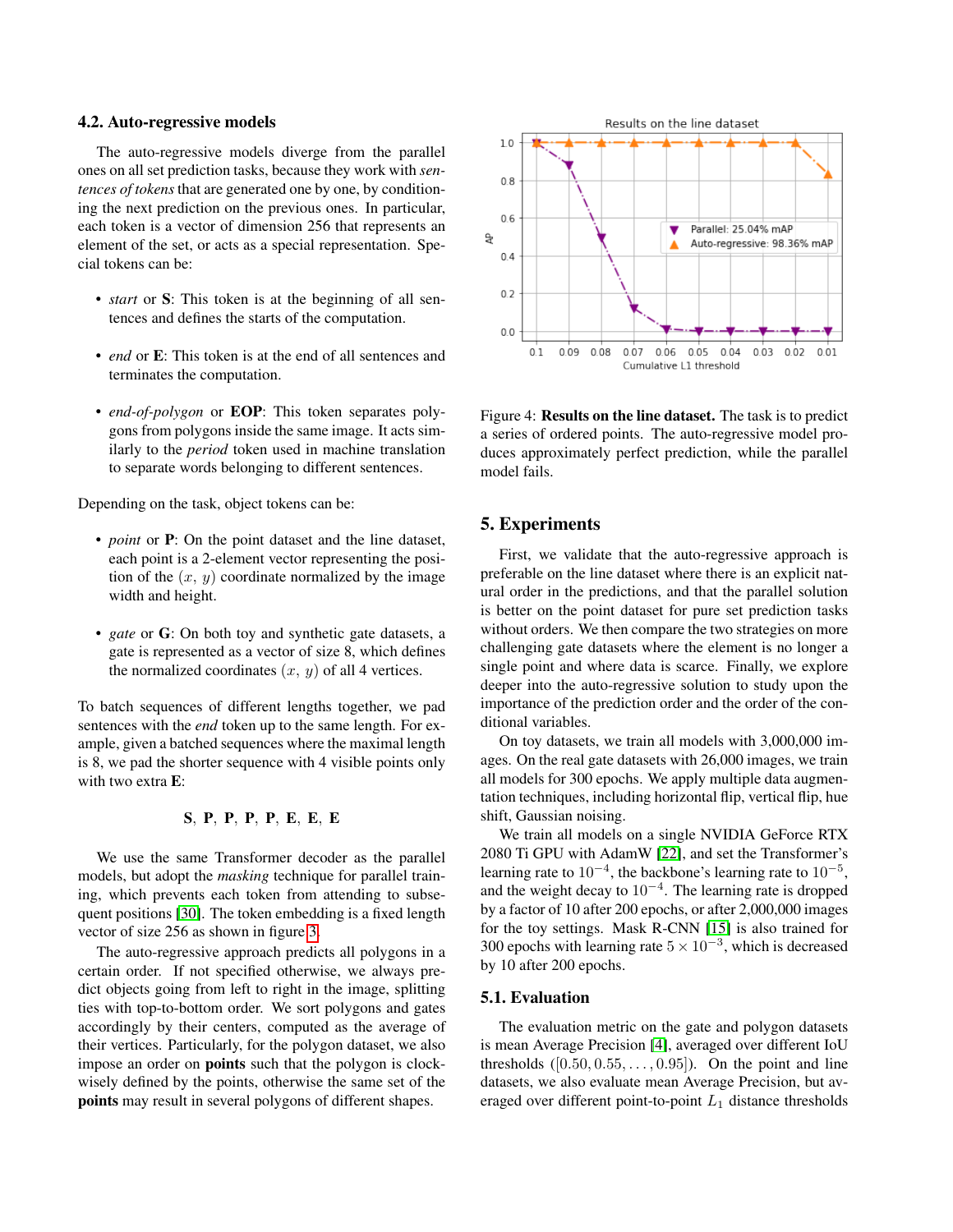<span id="page-5-0"></span>

Figure 5: Results on the point dataset. The autoregressive model shows marginally better performance than the parallel one on collections of limited cardinality, but its performance is lacking when the cardinality grows. The legends with n *points* represent results on images with exactly  $n$  points while the others indicate that the number of points in an image varies from 1 to n.

 $([0.10, 0.09, \ldots, 0.01])$ , computed directly on the relative coordinates.

#### 5.2. Line and point detection

With this experiment we show that the conditional decomposition of collections by auto-regressive Transformers is beneficial when the elements in a collection adhere to a natural order. Results on the line dataset are shown in figure Fig. [4.](#page-4-1) For this task, a line prediction is considered as a false positive if the sum of all  $L_1$  point distances is greater than the given threshold. The experiment shows that in this setting the auto-regressive solution is much more precise than the parallel counterpart as it is able to achieve perfect mAP up to a threshold of 0.02.

On the other hand, the experiments on the point dataset study the behaviour of parallel and auto-regressive models on a pure set prediction task. The models are now expected to predict the  $n$  points in any order. The parallel Transformers is order-insensitive because of the Hungarian matching, but the auto-regressive Transformers are trained by always feeding points in the left-to-right order. Results on this dataset are shown in Fig. [5.](#page-5-0) In this experiment, we train all models on images with 1 to  $n$  points. We present test results on images with 1 to n points, as well as results on images with exactly  $n$  points. Results show that on collection prediction tasks, the auto-regressive approach is effective when the cardinality is low, but quickly deteriorates as the cardinality increases.

The two experiments on lines and points prove that the

<span id="page-5-1"></span>

Figure 6: Results on the gate dataset. Each point of the plot is an experiment in which the model is trained and tested on images with 1 to  $n$  gates. They show the necessity of oversampling for parallel Transformers. The performance of auto-regressive models deteriorates when collection cardinality increases.

presence of a natural order in the task is indeed an important discriminative factor towards the performance of the parallel and auto-regressive models in collection prediction. Moreover, we show the advantage of the auto-regressive approach in low-cardinality prediction tasks. The parallel ones show significant advantage in predicting high-cardinality collections but at the cost of using redundant object queries (100 object queries in this experiment).

## 5.3. Gate detection

The following experiments verify whether the observations on the line and point datasets generalize in complicated scenarios where the collection element is a gate of four vertices. First, we evaluate the performances of autoregressive approach and its parallel counterpart on the toy gate dataset, as shown in Fig. [6.](#page-5-1) There are two parallel models in comparison: one with oversampling where we use 30 object queries which is several times more than the total number of gates, and the other one without oversampling where we use as many object queries as the maximal number of objects in the images. The parallel model with oversampling outperforms the one without oversampling substantially, validating the need for the parallel models to oversample the cardinality. Moreover, we show once more the auto-regressive approach performs comparably to the parallel one on low-cardinality collections, but suffers from the growing cardinality.

In Fig. [7,](#page-6-0) we provide our findings on the generalization capabilities of these models, where the number of gates in test images is up to twice more than the number during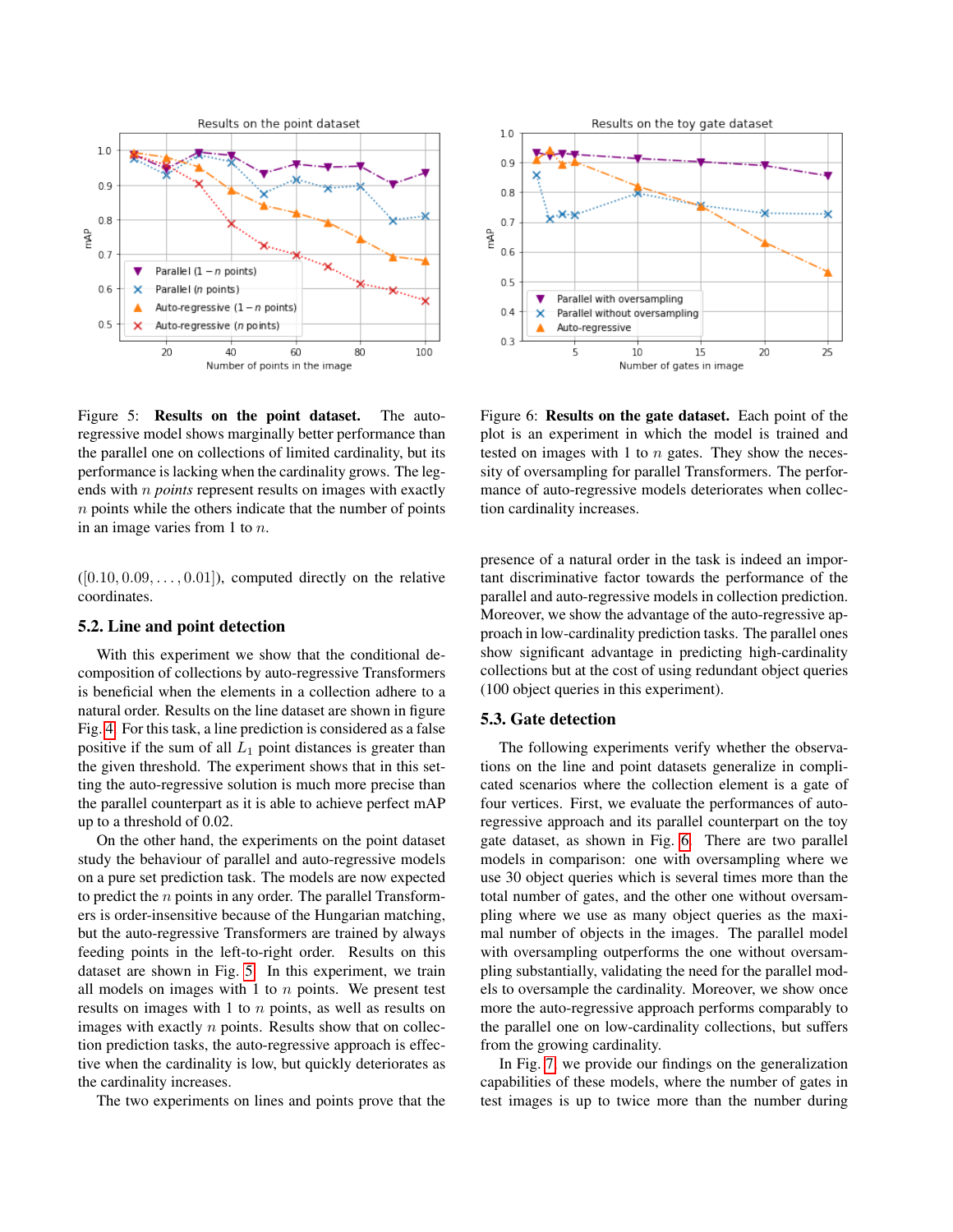<span id="page-6-0"></span>

Figure 7: Generalization capability of the different models. We test both parallel and auto-regressive on images with twice as many gates as the training images. The parallel model is able to detect many more gates than the autoregressive one. We believe oversampling attributes to better generalization.

training. The auto-regressive model struggles at detecting more gates, while the parallel one only shows minor performance decrease and achieves an mAP of 0.8 even on images with twice the amount of gates. We believe this behavior is a result of the oversampling strategy: each of the 30 object queries is assigned to at least one gate during training, which implicitly tells the model that there could be more objects than the ones it sees in each image.

Finally, we numerically compare the general performances of all models on both toy and synthetic gate datasets with images containing 1 to 6 gates. We choose Mask R-CNN as the baseline. Tab. [1](#page-7-7) shows parallel Transformer outperforms Mask R-CNN by 5  $\%$  mAP on the toy dataset and by 4 % mAP on the synthetic gate dataset. The autoregressive approach is not able to achieve comparable results as there is no natural order in this task. However, the auto-regressive model is approximately two times faster than the parallel model as it does not require Hungarian algorithm or oversampling.

# 5.4. Polygon detection

Results on the polygon toy setting dataset are shown in table Tab. [2.](#page-7-8) This experiment explores an hybrid scenario in which the collection elements we are trying to predict are also collections with an imposed order, because a collection of points can represent multiple polygons if the order of its points is not given. The auto-regressive approach is the special one described at the end of section [4.2,](#page-4-0) which predicts a polygon as a sequence of points followed by the *end-of-polygon* token, and it outperforms the parallel model substantially by over 20  $\%$  in terms of mAP. When using the auto-regressive solution on polygons, we are predicting each polygon individually by predicting its vertices and then an end-of-polygon token. This means that we are splitting a problem of directly predicting all points of all polygons into multiple sub-problems of predicting each polygon and then deciding when all points have been predicted. We speculate that the advantage of the auto-regressive model could be a direct consequence of the conditional decomposition of the joint probability, as imposing the conditional order on these models can serve as a strong inductive bias by reducing the search space of the model. This behaviour might not show up on the previous experiments because gates, points and lines are simple collection elements which do not enlarge the search space enough. As polygon detection is representative of many common computer vision tasks, we leave further exploration of this approach as future work.

#### 5.5. Orders of conditional decomposition

We conclude our experiments by providing insights on the importance of orders imposed on conditional decomposition of a collection by the auto-regressive Transformers. Moreover, we also study the influence of positional endcodings. We run experiments on the toy gate dataset, synthetic gate and the polygon datasets multiple times, by using two different object orderings and by adding or removing the positional encodings of the attention layer. Without the positional encodings, the Transformer decoder is unaware of the index of the previous predictions in the sequence. When predicting a new point, it only knows which points were predicted before, but not their orders. The two orderings are the left-to-right, top-to-bottom order and the small-to-large order in terms of the size of the objects. Experiment results are shown in table Tab. [3.](#page-7-9) Using the left-to-right, top-tobottom order and removing the positional encodings lead to the best performance in all experiments. We show the mean absolute difference of other models compared to best one. The result shows that the artificial order *matters* for autoregressive models. Moreover, we show that fixed positional encodings are not beneficial in this setting, in contrast to the original Transformer architectures. This is expected as different orders of the same words in NLP can have different meaning, while this does not matter in our setting, as knowing the location of a point can already prevent our model to predict the same point twice.

## 6. Conclusion

We studied two important variants of the Transformer architecture: the parallel one and the auto-regressive one on the polygonal shape prediction task cast as a collection prediction problem. We find that the ordering of objects is a strong factor towards the performance of these models on point, line, gate and polygon datasets. The auto-regressive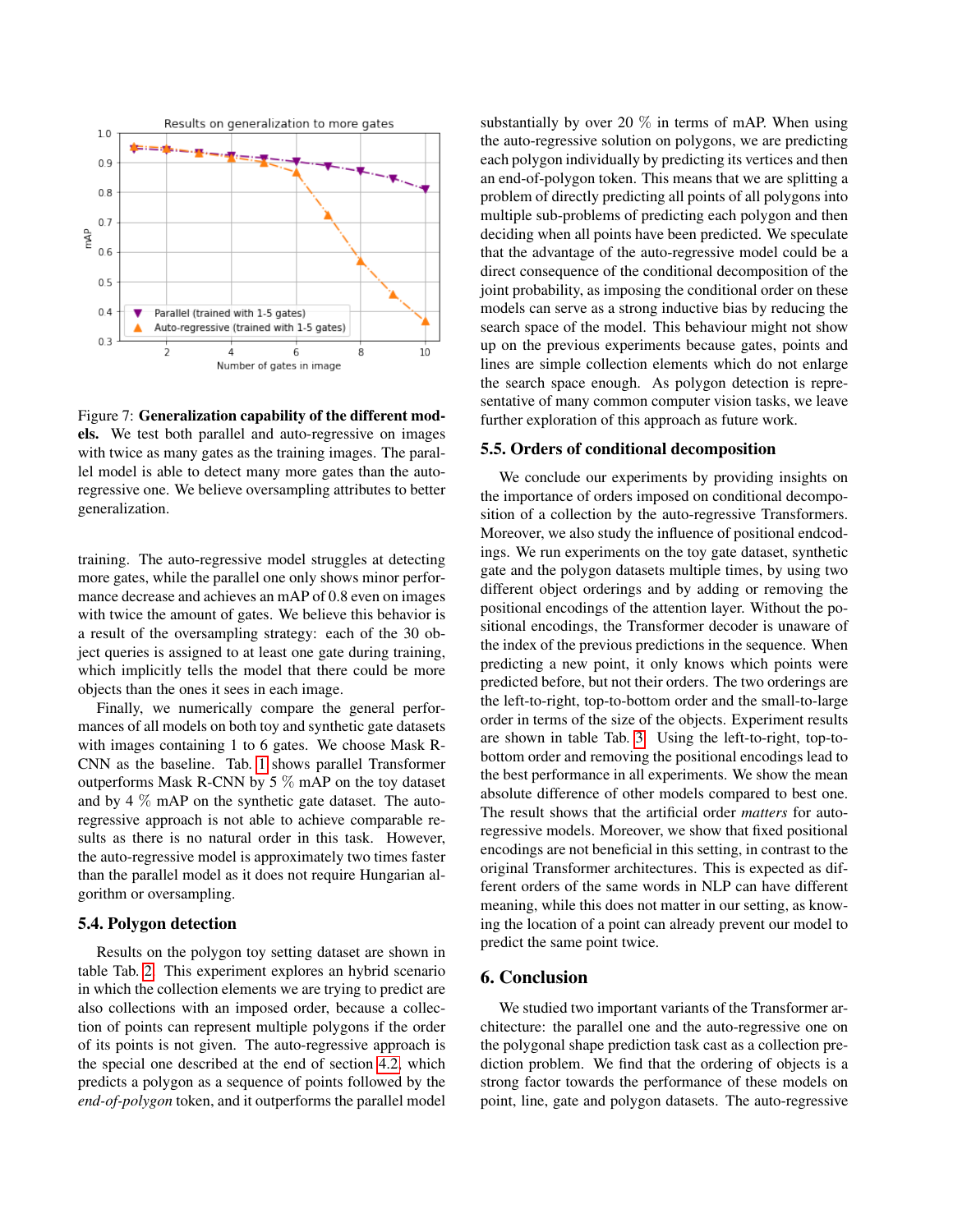<span id="page-7-7"></span>

| Models          | Toy gates | Training time $[\text{min}/10k \text{ images}]$ Synthetic gates |        | Training time [min/10k images] |
|-----------------|-----------|-----------------------------------------------------------------|--------|--------------------------------|
| Mask R-CNN      | 90.67%    | 23.6                                                            | 61.30% | 13.85                          |
| Parallel        | $95.45\%$ | າ າ                                                             | 65.00% | 3.85                           |
| Auto-regressive | 87.67%    | 1.5                                                             | 59.03% | 1.85                           |

<span id="page-7-8"></span>Table 1: **Numerical results on gate datasets**. We evaluate the overall performance in mAP averaged over 10 IoU thresholds [0.50, 0.55, ..., 0.95]. The parallel model outperforms Mask R-CNN. The performance of auto-regressive model is lacking due to the absence of natural order in this task.

| Models          |        | Polygons dataset Training time [min/10k images] |
|-----------------|--------|-------------------------------------------------|
| Parallel        | 53.55% | 5.1                                             |
| Auto-regressive | 76.41% | 2.15                                            |

Table 2: **Numerical results on the polygon dataset.** Scores are represented as mAP averaged over 10 IoU thresholds [0.50,  $0.55, \ldots, 0.95$ . The auto-regressive approach outperforms the parallel one by over  $20\%$  absolute mAP. We speculate that this could be a direct consequence of conditional decomposition of the collection.

<span id="page-7-9"></span>

|                                     | With positional encodings W/o positional encodings |                          |
|-------------------------------------|----------------------------------------------------|--------------------------|
| Order based on polygon positions    | $-1.90\% \pm 1.07\%$                               | $\overline{\phantom{a}}$ |
| Order based on the size of polygons | $-7.68\% \pm 4.53\%$                               | $-2.95\% \pm 1.30\%$     |

Table 3: Ablation studies on position encodings and condition orders. This tables shows results of adding positional encodings and imposing orders. The top performing model is spatially ordered (left-to-right and top-to-bottom) and has no positional encoding. Our observations are that: (1) changing the imposed order on auto-regressive Transformers has a great impact on the performance as shown in the first column; (2) adding position encodings decreases the performance.

model benefits collections of small cardinality or on collection prediction problems that can be easily split into multiple easier tasks.

One limitation of this research is that most experiments are conducted on toy datasets only, and it is unclear whether the observations and conclusions on toy datasets generalize on challenging real-world datasets. A task that would be suitable to expand our research is polygonal building segmentation from satellite images, as in [\[11,](#page-8-0) [23\]](#page-8-28).

As future work, we find it important to further explore on the polygon detection task as it is a fundamental problem that is representative in computer vision. Testing the effect of fixed or learned token embeddings would also be of interest.

## References

- <span id="page-7-2"></span>[1] Dzmitry Bahdanau, Kyunghyun Cho, and Yoshua Bengio. Neural machine translation by jointly learning to align and translate. *arXiv preprint arXiv:1409.0473*, 2014.
- <span id="page-7-4"></span>[2] Tom B Brown, Benjamin Mann, Nick Ryder, Melanie Subbiah, Jared Kaplan, Prafulla Dhariwal, Arvind Neelakantan, Pranav Shyam, Girish Sastry, Amanda Askell, et al.

Language models are few-shot learners. *arXiv preprint arXiv:2005.14165*, 2020.

- <span id="page-7-1"></span>[3] Zhongzheng Cao, Rui Wang, Xiangyang Wang, Zhi Liu, and Xiaoqiang Zhu. Improving human pose estimation with selfattention generative adversarial networks. In *2019 IEEE International Conference on Multimedia & Expo Workshops (ICMEW)*, pages 567–572. IEEE, 2019.
- <span id="page-7-0"></span>[4] Nicolas Carion, Francisco Massa, Gabriel Synnaeve, Nicolas Usunier, Alexander Kirillov, and Sergey Zagoruyko. End-toend object detection with transformers. In *European Conference on Computer Vision*, pages 213–229. Springer, 2020.
- <span id="page-7-3"></span>[5] William Chan, Chitwan Saharia, Geoffrey Hinton, Mohammad Norouzi, and Navdeep Jaitly. Imputer: Sequence modelling via imputation and dynamic programming. In *International Conference on Machine Learning*, pages 1403–1413. PMLR, 2020.
- <span id="page-7-6"></span>[6] Hanting Chen, Yunhe Wang, Tianyu Guo, Chang Xu, Yiping Deng, Zhenhua Liu, Siwei Ma, Chunjing Xu, Chao Xu, and Wen Gao. Pre-trained image processing transformer. *arXiv preprint arXiv:2012.00364*, 2020.
- <span id="page-7-5"></span>[7] Jacob Devlin, Ming-Wei Chang, Kenton Lee, and Kristina Toutanova. Bert: Pre-training of deep bidirectional transformers for language understanding. *arXiv preprint arXiv:1810.04805*, 2018.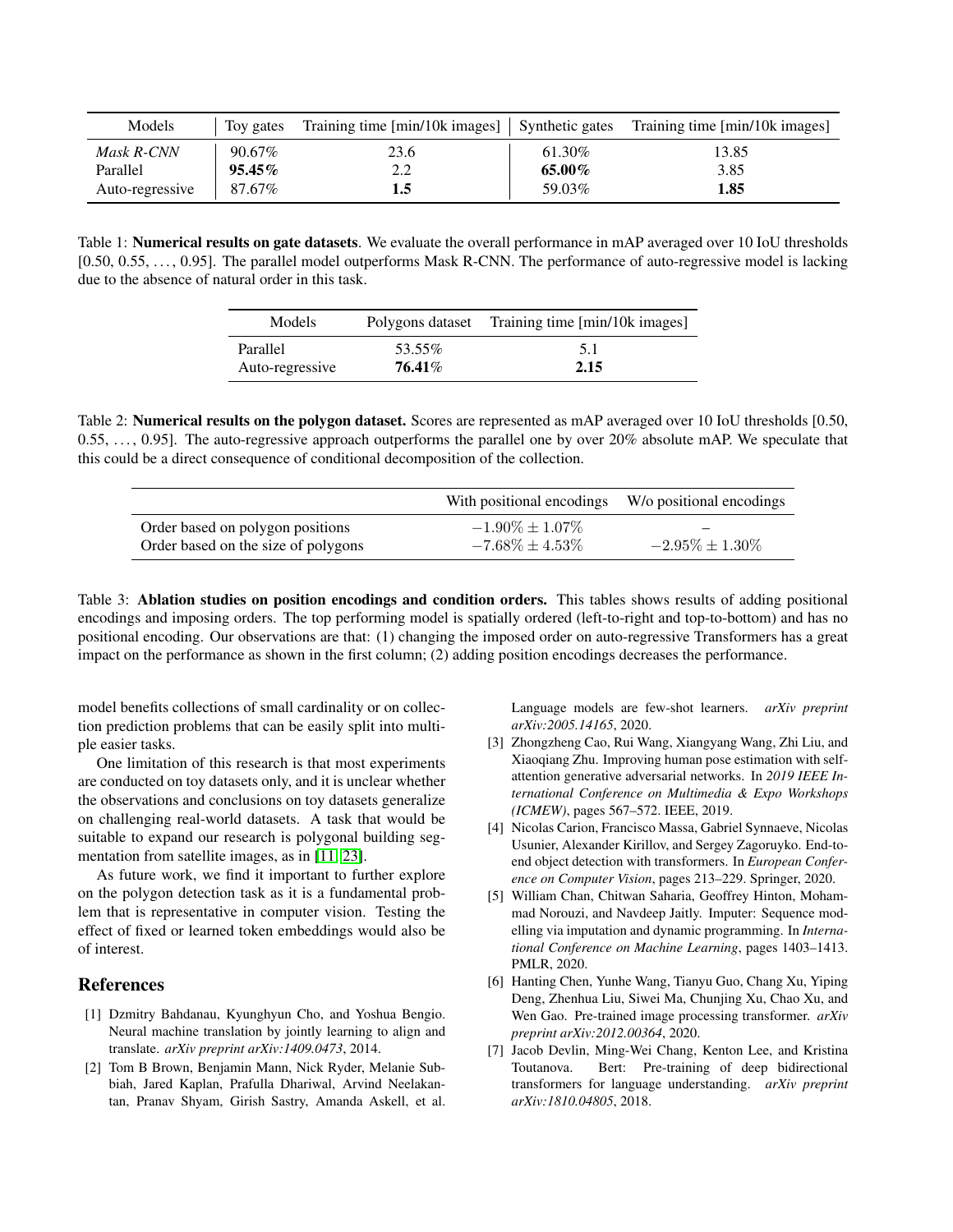- <span id="page-8-16"></span>[8] Alexey Dosovitskiy, Lucas Beyer, Alexander Kolesnikov, Dirk Weissenborn, Xiaohua Zhai, Thomas Unterthiner, Mostafa Dehghani, Matthias Minderer, Georg Heigold, Sylvain Gelly, et al. An image is worth 16x16 words: Transformers for image recognition at scale. *arXiv preprint arXiv:2010.11929*, 2020.
- <span id="page-8-23"></span>[9] Philipp Dürnay. Detecting empty wireframe objects on micro-air vehicles: Applied for gate detection in autonomous drone racing. 2018.
- <span id="page-8-11"></span>[10] Marjan Ghazvininejad, Omer Levy, Yinhan Liu, and Luke Zettlemoyer. Mask-predict: Parallel decoding of conditional masked language models. *arXiv preprint arXiv:1904.09324*, 2019.
- <span id="page-8-0"></span>[11] Nicolas Girard, Dmitriy Smirnov, Justin Solomon, and Yuliya Tarabalka. Polygonal building segmentation by frame field learning. *arXiv preprint arXiv:2004.14875*, 2020.
- <span id="page-8-1"></span>[12] Nicolas Girard and Yuliya Tarabalka. End-to-end learning of polygons for remote sensing image classification. In *IGARSS 2018-2018 IEEE International Geoscience and Remote Sensing Symposium*, pages 2083–2086. IEEE, 2018.
- <span id="page-8-19"></span>[13] Rohit Girdhar, Joao Carreira, Carl Doersch, and Andrew Zisserman. Video action transformer network. In *Proceedings of the IEEE/CVF Conference on Computer Vision and Pattern Recognition*, pages 244–253, 2019.
- <span id="page-8-12"></span>[14] Jiatao Gu, James Bradbury, Caiming Xiong, Victor OK Li, and Richard Socher. Non-autoregressive neural machine translation. *arXiv preprint arXiv:1711.02281*, 2017.
- <span id="page-8-27"></span>[15] Kaiming He, Georgia Gkioxari, Piotr Dollár, and Ross Girshick. Mask r-cnn. In *Proceedings of the IEEE international conference on computer vision*, pages 2961–2969, 2017.
- <span id="page-8-2"></span>[16] Vladimir Iglovikov, Selim Seferbekov, Alexander Buslaev, and Alexey Shvets. Ternausnetv2: Fully convolutional network for instance segmentation. In *Proceedings of the IEEE Conference on Computer Vision and Pattern Recognition Workshops*, pages 233–237, 2018.
- <span id="page-8-4"></span>[17] Sunggoo Jung, Sungwook Cho, Dasol Lee, Hanseob Lee, and David Hyunchul Shim. A direct visual servoing-based framework for the 2016 iros autonomous drone racing challenge. *Journal of Field Robotics*, 35(1):146–166, 2018.
- <span id="page-8-13"></span>[18] Harold W Kuhn. The hungarian method for the assignment problem. *Naval Research Logistics (NRL)*, 52(1):7–21, 2005.
- <span id="page-8-9"></span>[19] Juho Lee, Yoonho Lee, Jungtaek Kim, Adam Kosiorek, Seungjin Choi, and Yee Whye Teh. Set transformer: A framework for attention-based permutation-invariant neural networks. In *International Conference on Machine Learning*, pages 3744–3753. PMLR, 2019.
- <span id="page-8-3"></span>[20] Zuoyue Li, Jan Dirk Wegner, and Aurélien Lucchi. Topological map extraction from overhead images. In *Proceedings of the IEEE/CVF International Conference on Computer Vision*, pages 1715–1724, 2019.
- <span id="page-8-14"></span>[21] Yinhan Liu, Myle Ott, Naman Goyal, Jingfei Du, Mandar Joshi, Danqi Chen, Omer Levy, Mike Lewis, Luke Zettlemoyer, and Veselin Stoyanov. Roberta: A robustly optimized bert pretraining approach. *arXiv preprint arXiv:1907.11692*, 2019.
- <span id="page-8-26"></span>[22] Ilya Loshchilov and Frank Hutter. Decoupled weight decay regularization. *arXiv preprint arXiv:1711.05101*, 2017.
- <span id="page-8-28"></span>[23] Sharada Prasanna Mohanty, Jakub Czakon, Kamil A Kaczmarek, Andrzej Pyskir, Piotr Tarasiewicz, Saket Kunwar, Janick Rohrbach, Dave Luo, Manjunath Prasad, Sascha Fleer, et al. Deep learning for understanding satellite imagery: An experimental survey. *Frontiers in Artificial Intelligence*, 3, 2020.
- <span id="page-8-15"></span>[24] Alec Radford, Karthik Narasimhan, Tim Salimans, and Ilya Sutskever. Improving language understanding by generative pre-training. 2018.
- <span id="page-8-24"></span>[25] Shaoqing Ren, Kaiming He, Ross Girshick, and Jian Sun. Faster r-cnn: Towards real-time object detection with region proposal networks. *arXiv preprint arXiv:1506.01497*, 2015.
- <span id="page-8-8"></span>[26] S Hamid Rezatofighi, Vijay Kumar BG, Anton Milan, Ehsan Abbasnejad, Anthony Dick, and Ian Reid. Deepsetnet: Predicting sets with deep neural networks. In *2017 IEEE International Conference on Computer Vision (ICCV)*, pages 5257–5266. IEEE, 2017.
- <span id="page-8-25"></span>[27] Alex Sherstinsky. Fundamentals of recurrent neural network (rnn) and long short-term memory (lstm) network. *Physica D: Nonlinear Phenomena*, 404:132306, 2020.
- <span id="page-8-20"></span>[28] Chen Sun, Austin Myers, Carl Vondrick, Kevin Murphy, and Cordelia Schmid. Videobert: A joint model for video and language representation learning. In *Proceedings of the IEEE/CVF International Conference on Computer Vision*, pages 7464–7473, 2019.
- <span id="page-8-7"></span>[29] Wei Tang and Ying Wu. Does learning specific features for related parts help human pose estimation? In *Proceedings of the IEEE/CVF Conference on Computer Vision and Pattern Recognition*, pages 1107–1116, 2019.
- <span id="page-8-10"></span>[30] Ashish Vaswani, Noam Shazeer, Niki Parmar, Jakob Uszkoreit, Llion Jones, Aidan N Gomez, Lukasz Kaiser, and Illia Polosukhin. Attention is all you need. *arXiv preprint arXiv:1706.03762*, 2017.
- <span id="page-8-18"></span>[31] Edward Wagstaff, Fabian Fuchs, Martin Engelcke, Ingmar Posner, and Michael A Osborne. On the limitations of representing functions on sets. In *International Conference on Machine Learning*, pages 6487–6494. PMLR, 2019.
- <span id="page-8-21"></span>[32] Fuzhi Yang, Huan Yang, Jianlong Fu, Hongtao Lu, and Baining Guo. Learning texture transformer network for image super-resolution. In *Proceedings of the IEEE/CVF Conference on Computer Vision and Pattern Recognition*, pages 5791–5800, 2020.
- <span id="page-8-17"></span>[33] Linwei Ye, Mrigank Rochan, Zhi Liu, and Yang Wang. Cross-modal self-attention network for referring image segmentation. In *Proceedings of the IEEE/CVF Conference on Computer Vision and Pattern Recognition*, pages 10502– 10511, 2019.
- <span id="page-8-22"></span>[34] Manzil Zaheer, Satwik Kottur, Siamak Ravanbakhsh, Barnabas Poczos, Ruslan Salakhutdinov, and Alexander Smola. Deep sets. *arXiv preprint arXiv:1703.06114*, 2017.
- <span id="page-8-6"></span>[35] Yan Zhang, Jonathon Hare, and Adam Prügel-Bennett. Deep set prediction networks. *arXiv preprint arXiv:1906.06565*, 2019.
- <span id="page-8-5"></span>[36] Yan Zhang, Jonathon Hare, and Adam Prügel-Bennett. Fspool: Learning set representations with featurewise sort pooling. *arXiv preprint arXiv:1906.02795*, 2019.